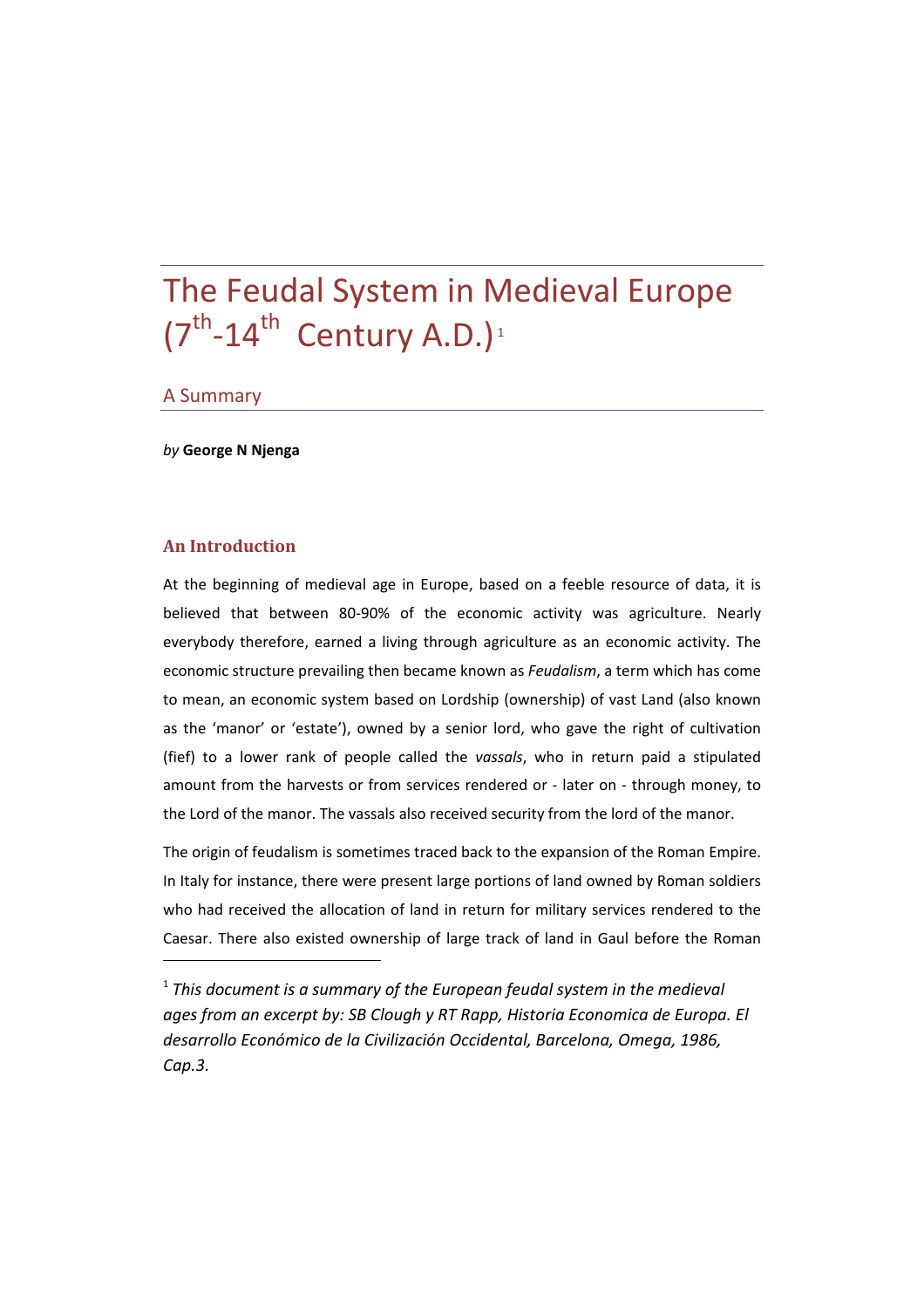invasion. Few people escaped this form of economic structure for reasons of living in the mountains or where the land was densely cultivated. There is evidence that this form of Roman ownership of land prevailed through the invasion of the German tribes until the beginning of the medieval period. The Romans had intended that the Farm or 'Estate' would be auto sufficient. This concept prevailed especially in the 8th and 9th Centuries resulting in the farms being *nearly auto‐sufficient*. In return, the social economic system became rigid and so did the resulting social - cultural structures. The effect of this rigidity was what became known in Europe as Feudalism.

In feudalism, every man owed allegiance to another higher than him and at the highest level was the King. The lord of the farm or 'manor', also known as the 'Vassal' or in Spanish "Caballero" owned allegiance to another man senior, like the 'Conde' or 'Baron', who in turn owed his allegiance to the King or Emperor who in turn was the head of the feudal system. The vassals could distribute the right of cultivation of land given them in trust to other men. Thus the structure went on down to the peasantry. Those of higher rank like the King, the Barons and the Knights hungered for power in order to maintain powerful control of the others below them, to live well and to impose law and order. The medieval king was, above everything else, a warrior. From the 9th to the 14th centuries—the heyday of feudalism—the most important element in making war was the armoured and mounted knight. To maintain a retinue of knights was, however, very expensive. In return for providing the king with warriors, tenants-in-chief were granted large holdings of land. Besides, the king and those of higher rank also needed servants for other public services. They invoked the law of land ownership from time to time to reclaim title of property over the others in order to make concessions for the recruitment of soldiers or other certain specific services for the King or Lord. Some lords organized local governments for the sake of law and order. In every case, the vassal had juridical allegiance only to his immediate superior.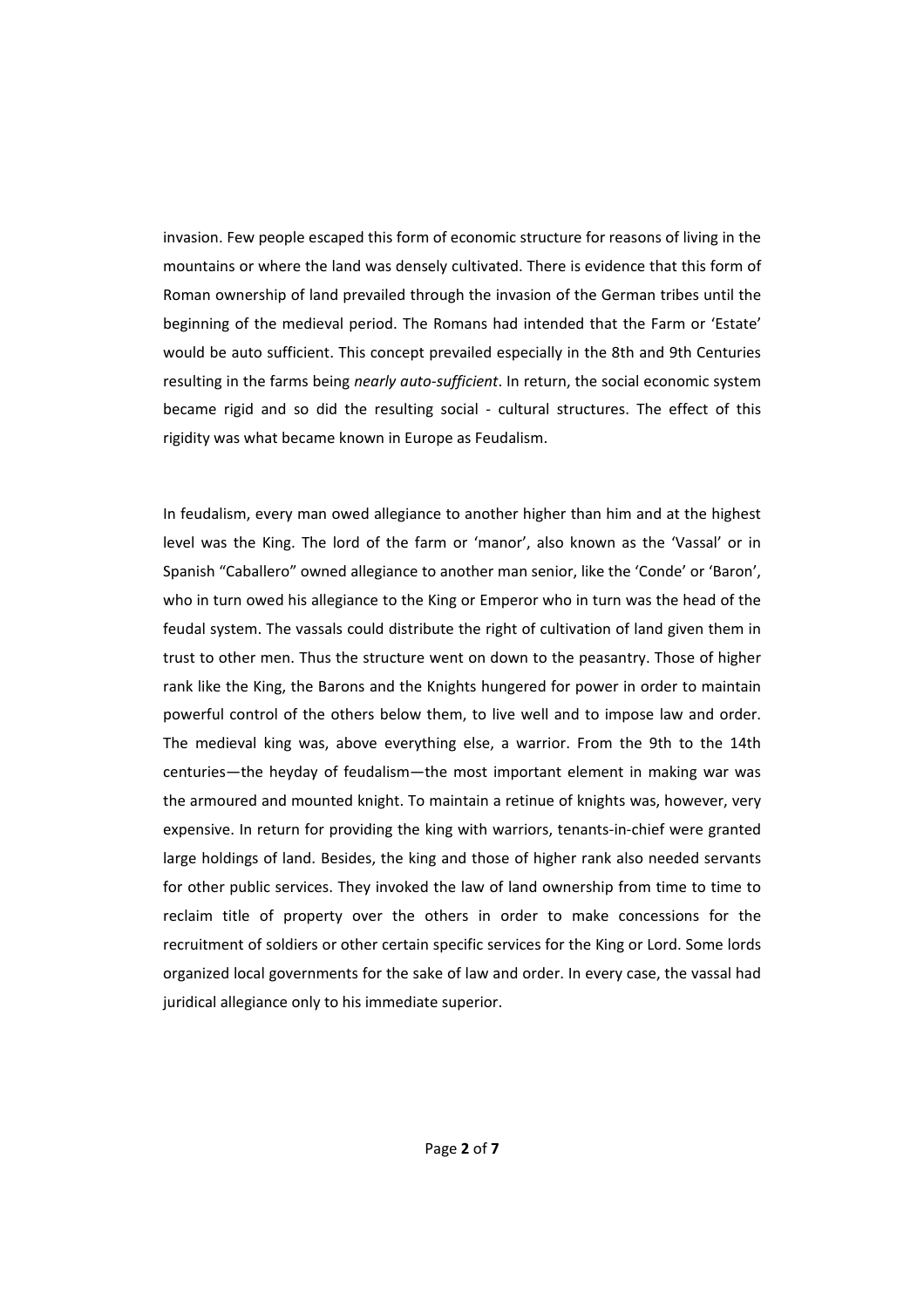This allegiance was basically a form of slavery since the vassal knew he could not liberate himself from

his Lord. As a result the entire society remained attached to an intricate system of allegiances and services. The men below of lower rank were not *slaves as such* but in effect were workers without any rights (given to servitude). They had no economic recourse other than the land and could not leave it. If they did, the life away from the land was vandalism and adventure such as that of "Robin Hood" which was rather much worse. In effect Feudalism was a political system which decentralized and localized power.

The system came to its Zenith at the beginning of the 12th Century. At this time most of the farming land belonged to most senior people, dioceses and monasteries. It turned out that administration of these estates became very difficult owing to the fact that most land owners had come into possession through various, hereditary paths. They owed loyalty to various warring vassals and thus administration of estates became very difficult.

Politically, economically and socially, the feudal system was a way of making administration and communication easier especially to reach the furthest corners least populated or far stretched away from the centre. Those who gained most were the lords and the higher vassals. Nevertheless, the system gave rise to contractual obligations which maintained a semblance of economic well being for everyone. It also guaranteed economic benefits paid through military or public service. The nature of relationships between the Lords of the estates and the workers has been studied under various theories in later day Europe. Of this, two theories have crystallized;

1) The first is what we may call the *Contract theory* maintained by medieval lawyers and modern economists (a strange marriage!). This theory maintains that there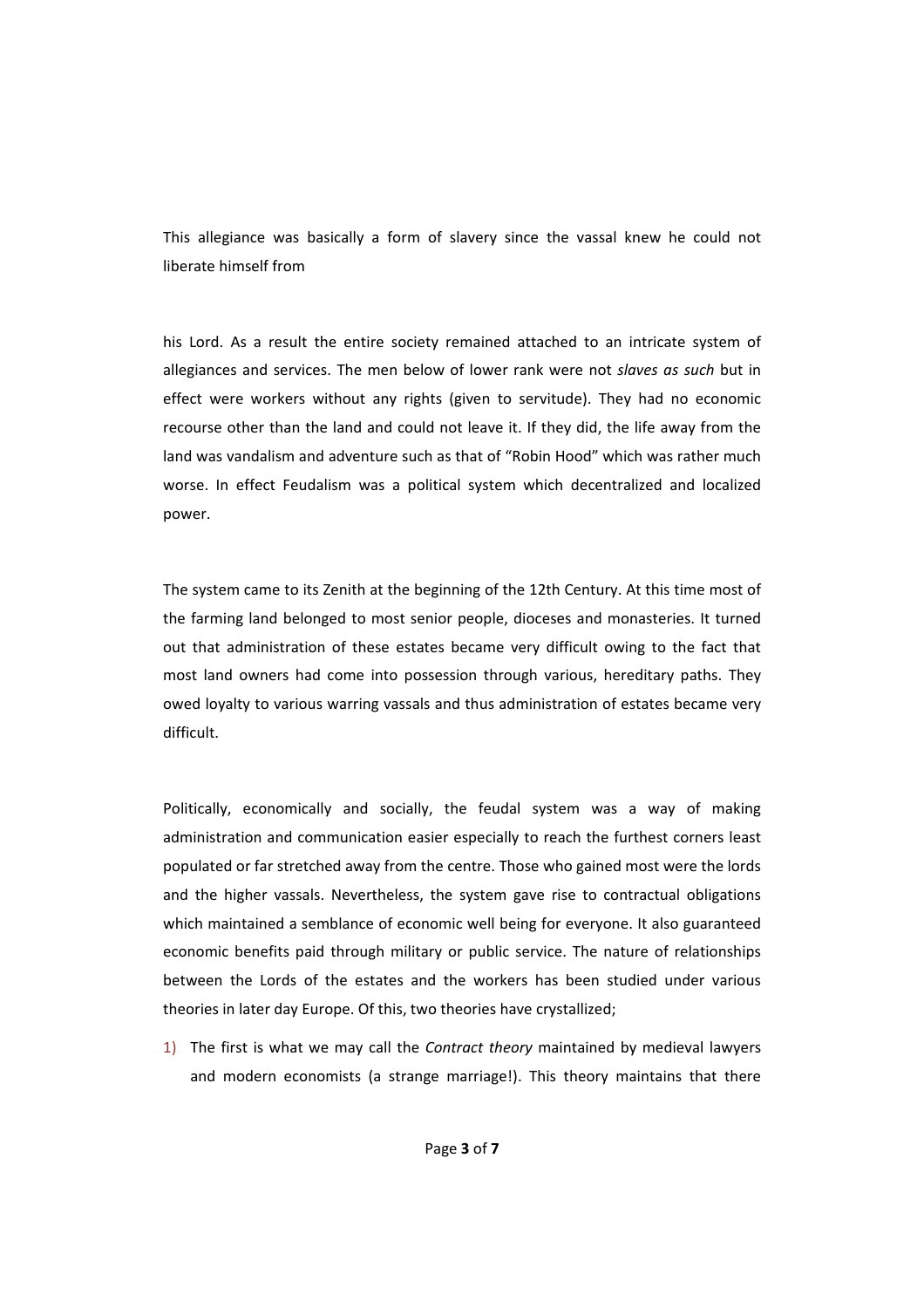existed a contract between the lords and the workers who entered into the contract freely realizing one of the strongest social bonds in the medieval times. Life in the agricultural estate was divided between the proprietor and the tenants dividing the risks between them. The lord of the estate had the duty of fending for the court (his family) and maintaining his army without having to farm. The servants duty was to protect the land from invasion, pillage or other disorders from inside or from outside. Besides the system ensured the security and law and order for the servants since they were paid based on days worked and not through money.

- 2) The second theory may be described as the theory of coercion which sees in feudalism a vast demonstration of slavery on the part of the lordship over the agricultural workers. The key to this theory is that this servitude was based on the elimination of mobility of work effort and with it the abolition of the labour market rudimentary as it was. Economist Evsey Domar, proposes that this elimination of labour mobility was as a result of;
	- a. Large tracks of land available to the Lords, the higher echelons of society.
	- b. Scarce labour due to low population
	- c. Political and military strength in the hands of the lords of the land to do whatever they wanted.

In fact the two theories do not vary completely since they both agree to a certain sense of servitude and mutual assistance. The real fact is that the estate structure varied from one estate to another and from one epoch to another. Hence, to come to an agreement between the two would be very difficult.

## **Description of life in the Estate**

The feudal method of holding land was by fief; the grantor of the fief was the overlord, and the recipient was the vassal. The fief was formally acquired following the ceremony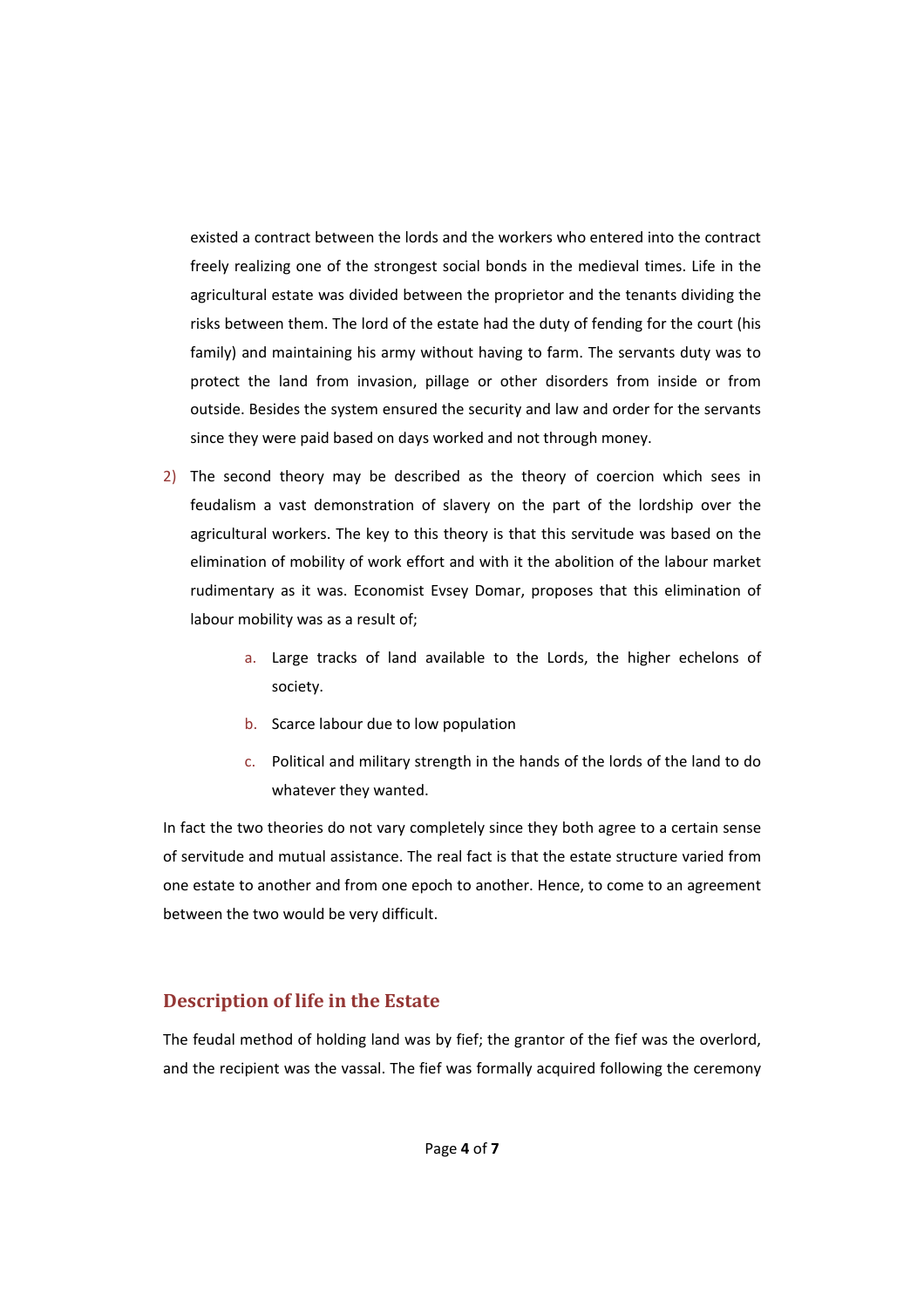of homage, in which the vassal swore an oath of fealty, while, the lord invested the vassal with the fief. Honours or rights, as well as land, could be granted as fiefs. Gradually, with the advent of hereditary succession and primogeniture, renewal of the fief by the heir of the deceased became customary, and little by little the fief became hereditary. The nobility was essentially a military class, with the knight as the typical warrior. Since equipping mounted fighters was expensive, the lord could not create his armed force without the obligation of the vassal to supply a stipulated number of armed men. The gradations of nobility were, therefore, based on both military service and landholding. At the bottom of the social scale was the squire, originally the servant of the knight. Above the knight were classes that varied in different countries—counts, dukes, earls, barons, and other nobles. The vassal owed, in addition to military service, other dues and services that varied with local custom and tended to become fixed. The obligation of the overlord in the feudal contract was always the protection of the vassal.

At the centre of the Estate was the lord's highly secured castle and close to it, the Church. The servants were housed below the castle in a lesser environment with all they needed for their daily life like the wells. Away from the walled castle and the servant's house (which could be considered the modern day town or village) were to be found the common forest, the pastures and the arable land for cultivation. Each peasant had his piece of land to cultivate and this became very stable over time. This rigidity made it very difficult for the servants to change their destiny and thus better themselves. The servant had to pay an amount to the vassal or land owner and to the church. Sometimes these payments were very heavy making it very difficult for the servant to remit them.

The land for cultivation belonging solely to the lord of the estate was the centre of technological development in land use. The system of planting which developed in the 8th and 9th century became known as the 'trialterno' or tri-annual rotation of plantations. The system gave rise to a high productivity which in turn augmented the growth of the population. Later better methods of using animals to till the land were improved. However, methods of maintaining soil fertility simply eluded them. Productivity was very low in comparison to current farming technology.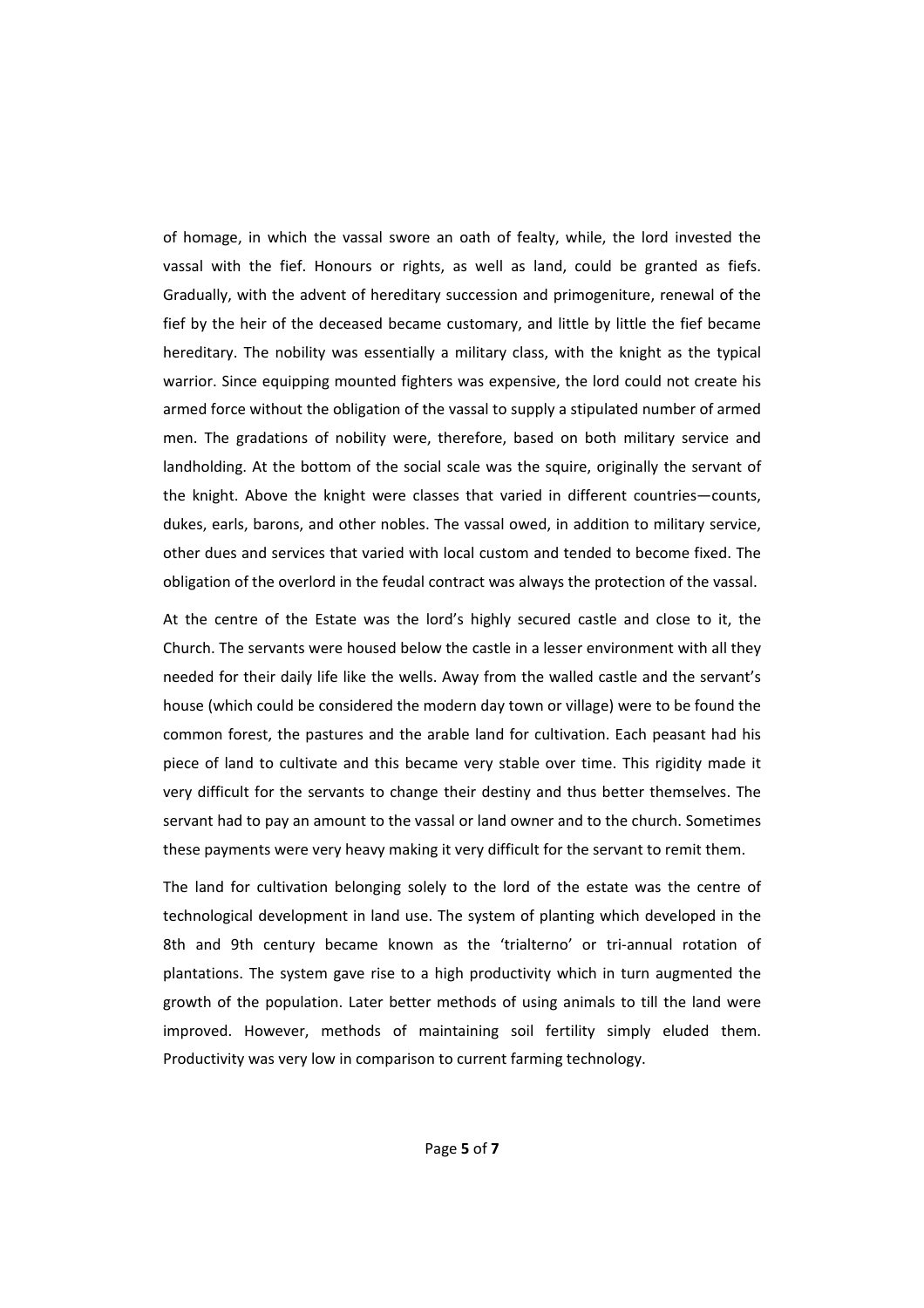In conclusion, this growth in productivity especially between the 10th and 12th Century did not result in better economic conditions and life style for the peasants. The diet was a monotonous repetition of bread, vegetables, little meat and dry salted fish. The unpredictable weather patterns always left the agricultural life and therefore the people in the risk of hunger. Population kept growing and the farms were hard put to feed all. These became the sources of the decadence of feudalism. Paradoxically, in the very success of the system we find the root of its decadence.

### **Decadence of the Feudal system**

Economic growth in the medieval age gave impetus to high population growth and anachronism which in turn gave a death blow to the feudal system. Based on estimates of European population growth between 700 A.D and 1300 A.D. made by Merrill K. Bennett (1954) the population in Europe moved from an estimated 27 million people to 73 million people. It seems, thanks to the menace of disease and war that within 50 years, between 1300 and 1350 A.D the population reduced by an estimated 20 million people. Paradoxically, therefore another reason that exacerbated the fall of the feudal system was the sudden diminution of labour force in the farms when the expansionist wars in Europe in the 14th Century stopped.

In addition, commerce and industry in urban life became more and more predominant in European society. This growth together with the new agricultural structure of industrial farms invited most of the population to go and work in the urban areas. There was greater and greater auto-sufficiency on the part of the urban population through growth of commerce with power still vested on the king. The King had a more centralized army and power. New colonies to exploit agricultural resources in virgin country increased resulting in new methods of working the farm in which servitude died a natural death giving way to more liberal work conditions in smaller farms and based on work produced. The nature of relationships between the Land owner and the